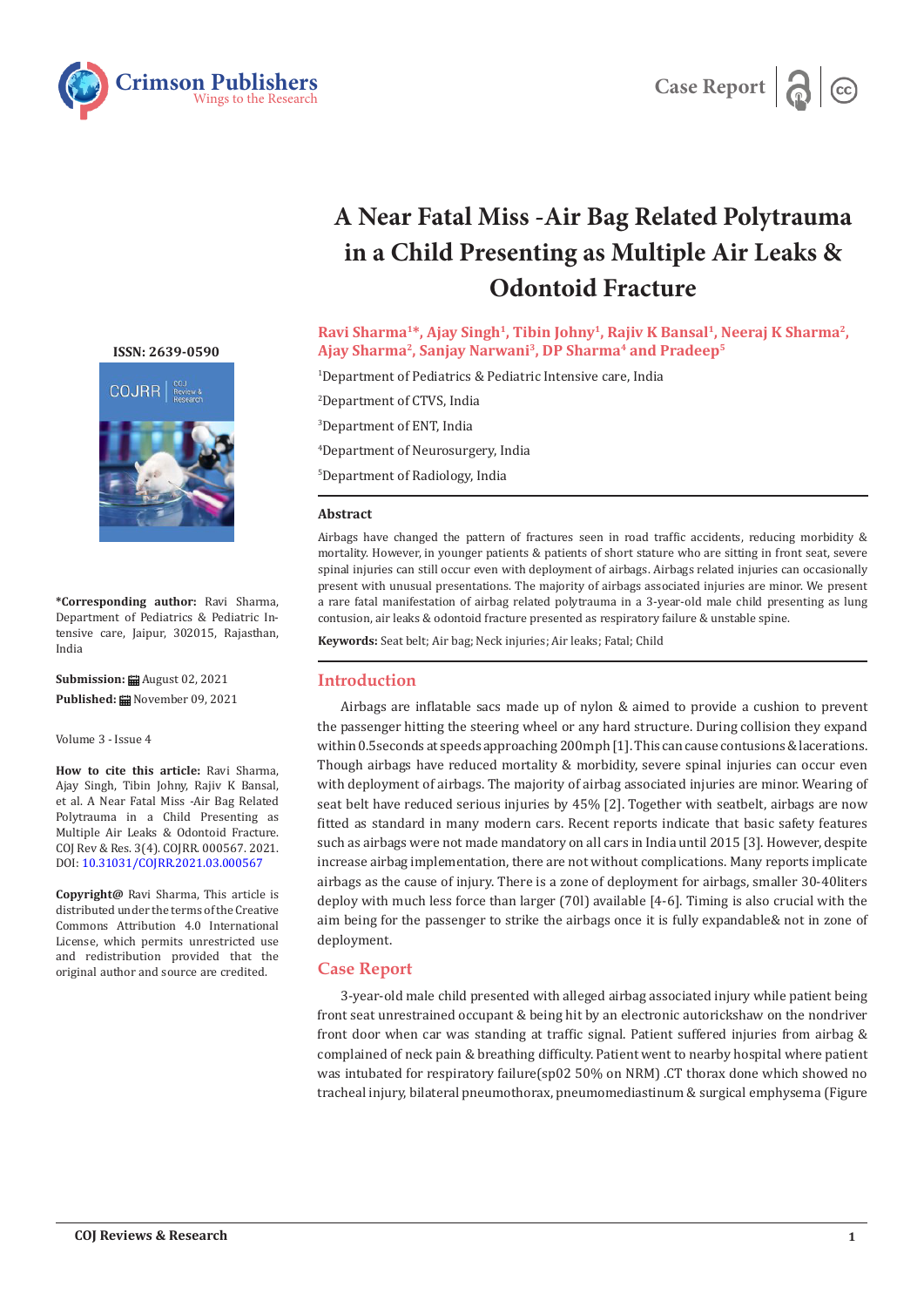1). Thereafter Patient was brought to our hospital emergency on Bain circuit with surgical emphysema over face, neck, thorax & upper abdomen, Heart rate of 170/min, Temperature 97.6F, poor perfusion, spo2 70% on Bain circuit, diminished air entry bilaterally, soft abdomen, S1, S2 muffled & agitated. Chest Xray showed pneumomediastinum with surgical emphysema (Figure 1). In view of air leak with desaturation even on Positive pressure ventilation, bilateral intercostals drainage inserted & air drained. Post ICD insertion spo2 increased to 99%. Patient resuscitated with fluid bolus for obstructive shock & hemodynamic monitoring started, x-ray pelvis & USG for trauma was normal, Functional echo showed limited window due to surgical emphysema, CT brain done which was normal, CT thorax showed bilateral lung contusion, pneumopericardium, surgical emphysema in chest wall & moderate pneumothorax, MRI orbits were normal. Patient started on sedation, paralysis, PRVC control mode of ventilation along with broad spectrum antibiotics & other supportive care. For anemia due to pulmonary hemorrhage patient treated with multiple aliquots of PRBC. For pulmonary hemorrhage optimal PEEP, vitamin K & inline closed suction used. After hemodynamic resuscitation vitals improved, patient neck examined for injuries. Hard age-appropriate Cervical collar was placed around neck for suspected cervical injury & MRI neck done which showed fracture in base of odontoid process (Figure 2) & grade 1 anterolisthesis, Atlantoaxial joint normal, Prevertebral hematoma is seen anterior to adontoid process, Edematous changes are seen in Prevertebral space with no spinal canal compression is seen& Spinal cord is normal in signal intensity and morphology. After stabilization of hemodynamic, neurosurgeon did reduction of odontoid process with posterior fixation on day 6<sup>th</sup> of hospitalization (Figure 3) along with Tracheostomy in view of anticipated prolonged intubation & unstable neck. Cervical collar continued and immobilization of neck was advised. Serial chest x-ray showed resolution of air leaks. Enteral feed was started, tolerated well and increased gradually. Patient weaned from ventilator & decannulated on day 21 of hospitalization. Chest & limb physiotherapy added. Intercostals tubes were gradually removed as child was stable and no drainage or air leak was seen. As child improved, limb physiotherapy was started, and supervised mobilization was done. Parents taught physiotherapy and neck movement precaution to be taken. Oral feed was started which child accepted well. Since child was clinically stable, accepting orally well, child discharged on day 25<sup>th</sup> day of hospitalization. Patient came after 3 month of injury walking with optimal range of movement over cervical spine.



**Figure 1**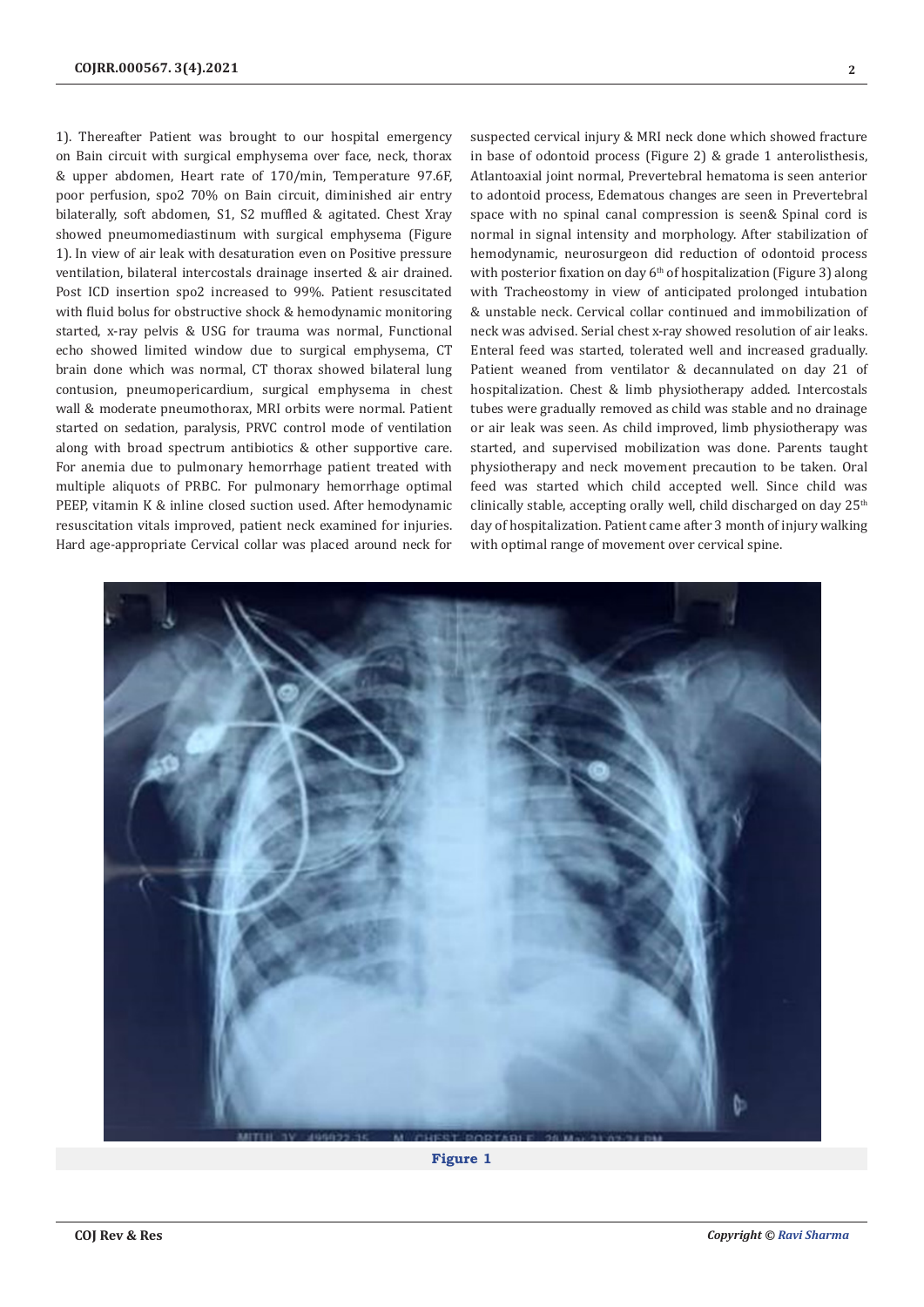

**Figure 2**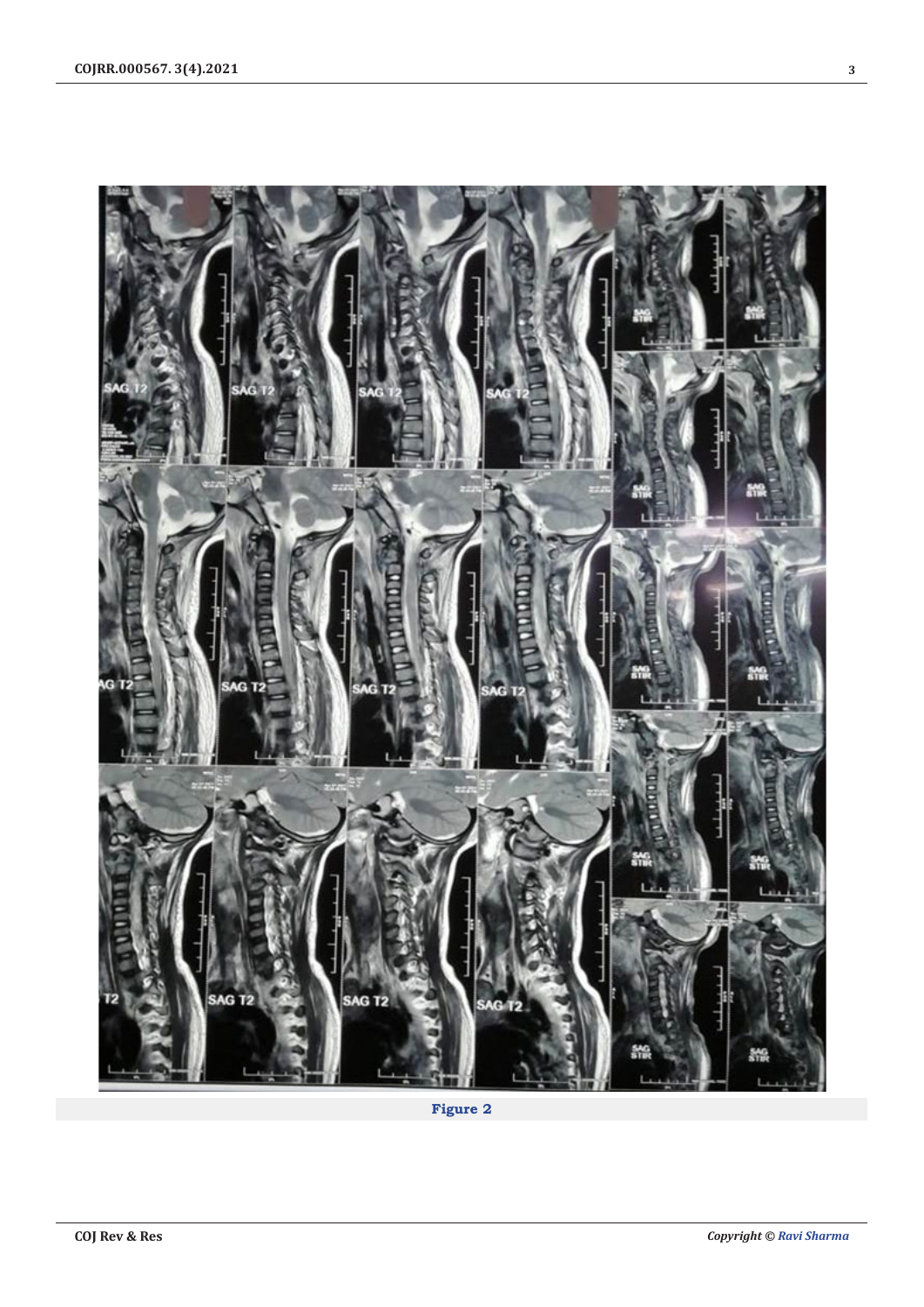

**Figure 3:** Traumatic # Odontoid with AAD posterior C1-C2 fixation using lateral mass and transpedicular screw and rod.

## **Discussion**

Life threatening Head & neck injuries resulting solely from airbag deployment are rare. However, in children they are more common. Children under 10 sitting in the front seat have a 10-34% increased risk of fatality when an airbag is deployed [7,8]. Age due to flexibility of atlanto occipital joint in addition to height is the determining factors. They have 87% increase of non-fatal injuries, many of these injuries occurred at low speeds. A fully restrained 7-year-old sitting in the front seat, involved in a low-speed collision. He sustained a 21mm atlantooccipital dislocation 8. Children are more at risk of atlanto-occipital dislocation. During precrash breaking, the child head is flexed forward into the inflating airbag. The combination of hyperextension & lateral flexion & anatomy of pediatric atlanto-occipital joint lead to increased susceptibility. 4-year-old sustained fatal injuries as a result of airbag deployment. The inflating airbags impacted the patient chin & face leading to hyperextension & complete dislocation of vertebral body at C2 [9]. Till now no case of airbag associated air leak with odontoid fracture being reported in literature. Our patient presented with multiple air leak leading to obstructive shock & respiratory failure requiring prolong ventilation, tracheostomy, cervical collar & definitive surgery for odontoid fixation.

## **Conclusion**

Airbags alone have reduced morbidity & mortality by 19-50% [6,10-12]. Children under age of 13 years should be restrained in the back seat as it reduces their mortality rate [7-9,13-15]. Thus, airbag gives maximum safety with restraining. In unrestrained & front seat occupant, children are bound to have spinal injuries sometimes

fatal. Severe damage can happen with slow speeds [8,9,16]. The pattern of injuries depends on type of air bag, velocity of impact, zone of deployment, height of patient, position of occupant & use of restraints [16].

#### **References**

- 1. Globalpiasa (2009) Airbags are supplemental restraints and work best in combination with seatbelts.
- 2. World Health Organisation (2015) Global status report on road safety.
- 3. Moushumi DG, Sumant B (2014) Coming soon: new norms to make air bags must for all cars.
- 4. [Pearlman JA, Au Eong KG, Kuhn F, Pieramici DJ \(2001\) Airbags and eye](https://pubmed.ncbi.nlm.nih.gov/11738430/) [injuries: Epidemiology, spectrum of injury, and analysis of risk factors.](https://pubmed.ncbi.nlm.nih.gov/11738430/) [Surv Ophthalmol 46\(3\): 234-242.](https://pubmed.ncbi.nlm.nih.gov/11738430/)
- 5. [Cunningham K, Brown TD, Gradwell E, Nee PA \(2000\) Airbag associated](https://pubmed.ncbi.nlm.nih.gov/10718243/) [fatal head injury: Case report and review of the literature on airbag](https://pubmed.ncbi.nlm.nih.gov/10718243/) [injuries. J Accid Emerg Med 17 \(2\): 139-142.](https://pubmed.ncbi.nlm.nih.gov/10718243/)
- 6. [Christopher Noel B \(2004\) Maxillofacial and ocular injuries in motor](https://pubmed.ncbi.nlm.nih.gov/15140296/) [vehicle crashes. Ann R Coll Surg Engl 86\(3\): 149-155.](https://pubmed.ncbi.nlm.nih.gov/15140296/)
- 7. [Danne P \(2001\) Serious injuries from airbags. ANZ J Surg 71\(9\): 507-](https://pubmed.ncbi.nlm.nih.gov/11527257/) [508.](https://pubmed.ncbi.nlm.nih.gov/11527257/)
- 8. [Saveika JA, Thorogood C \(2006\) Airbag-mediated pediatric atlanto](https://pubmed.ncbi.nlm.nih.gov/17117005/)[occipital dislocation. Am J Phys Med Rehabil 85\(12\): 1007-1010.](https://pubmed.ncbi.nlm.nih.gov/17117005/)
- 9. [Buruk Y, Uzun I, Erkol Z, Agritmis H, Ustundag K \(2010\) Air bag-mediated](https://pubmed.ncbi.nlm.nih.gov/20849061/) [fatalcraniocervical trauma: A case report. Ulus Travma Acil Cerrahi Derg](https://pubmed.ncbi.nlm.nih.gov/20849061/) [16 \(4\): 379-381.](https://pubmed.ncbi.nlm.nih.gov/20849061/)
- 10. [Francis DO, Kaufman R, Yueh B, Mock C, Nathens AB \(2006\) Air bag](https://pubmed.ncbi.nlm.nih.gov/17075425/)[induced orbital blow-out fractures. Laryngoscope 116\(11\): 1966-1972.](https://pubmed.ncbi.nlm.nih.gov/17075425/)
- 11. [Zaglia E, De Leo D, Lanzara G, Urbani U, Dolci M \(2007\) Occipital condyle](https://pubmed.ncbi.nlm.nih.gov/16934517/) [fracture: an unusual airbag injury. J Forensic Leg Med 14 \(4\): 231-234.](https://pubmed.ncbi.nlm.nih.gov/16934517/)